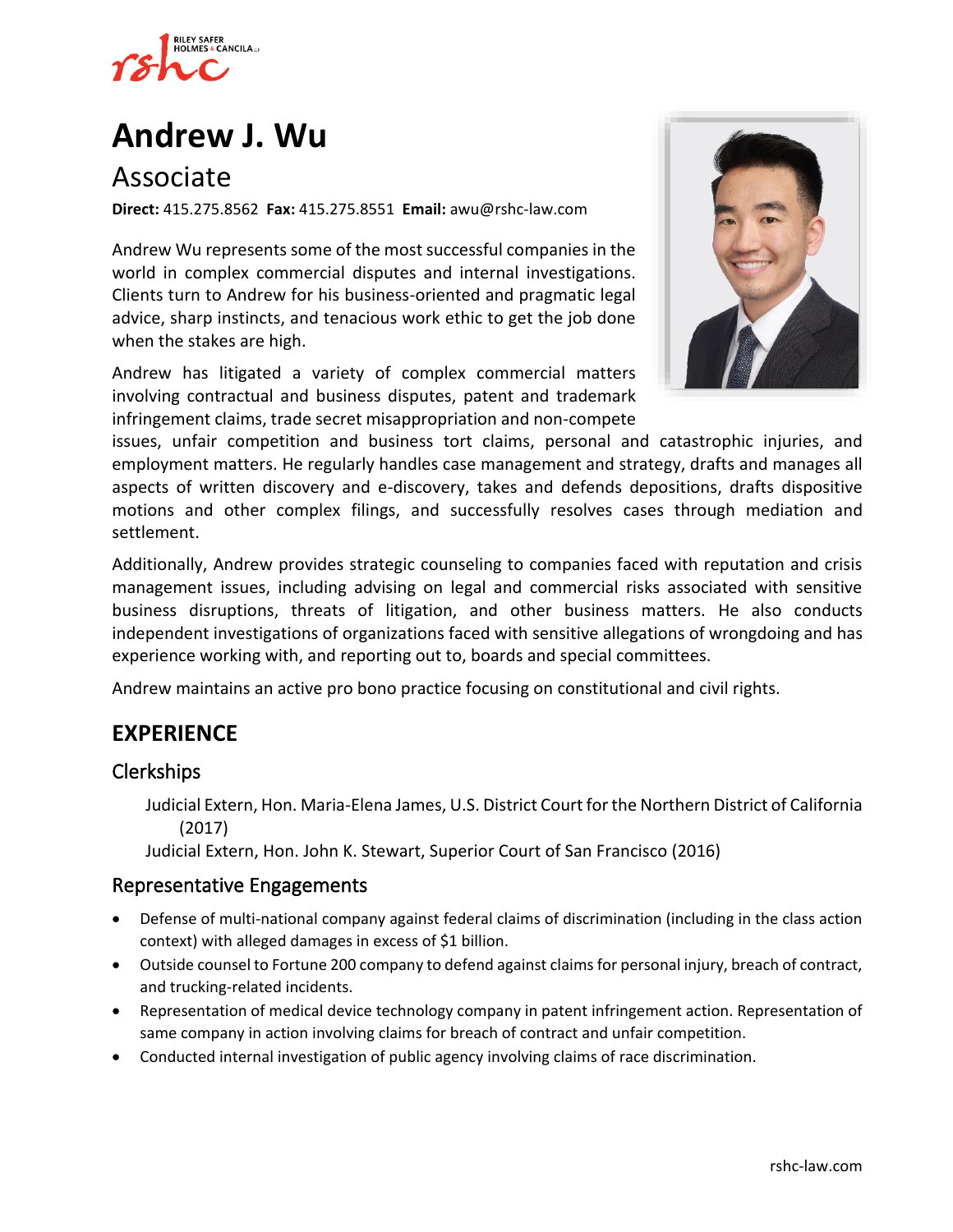

- Advised technology company on non-compete issues and trade secret misappropriation risks associated with a departing executive.
- Obtained summary judgment in a case where plaintiff alleged various negligence claims against Fortune 500 client.
- Defended Fortune 200 company in commercial dispute. Led settlement strategy and negotiations, which resulted in plaintiff's voluntary dismissal of all claims with prejudice.
- Drafted an opposition to motion to strike based on evolving damages principles, which led to favorable settlement for tech client.

#### Education

University of California – Hastings College of the Law, J.D., 2018 Senior Managing Editor, *Hastings Law Journal* California Polytechnic State University, B.S., Biology, 2014

#### Bar Admissions

California

- U.S. District Court for the Central District of California
- U.S. District Court for the Eastern District of California
- U.S. District Court for the Northern District of California
- U.S. District Court for the Southern District of California
- U.S. District Court for the Northern District of Illinois

#### Professional Memberships

Bar Association of San Francisco National LGBTQ+ Bar Association

## **PUBLICATIONS & PRESENTATIONS**

"Detect Fraud and Other Misconduct with Data Analytics," (co-author) *Built In* (April 30, 2021)

- "Tips For Protecting Privilege In Remote Internal Investigations," (co-author) *Law360*  Commentary (August 20, 2020)
- "Autonomous Vehicles: Current Legal Landscape and Challenges on the Horizon," (co-author) *RSHC Insight* (August 14, 2020)
- "Connected Vehicles Bring Promise of Mobility  $-$  and Jobs  $-$  to Two Million People With Disabilities," (co-author) *RSHC Insight* (August 14, 2020)
- "Public Comments Close on Proposed FAA Rule Governing Remote ID of Unmanned Aerial System," (co-author) *RSHC Insight* (August 14, 2020)
- "The Public and Private Sectors Are Ready to Unleash Unmanned Maritime Vehicles," (coauthor) *RSHC Insight* (August 14, 2020)